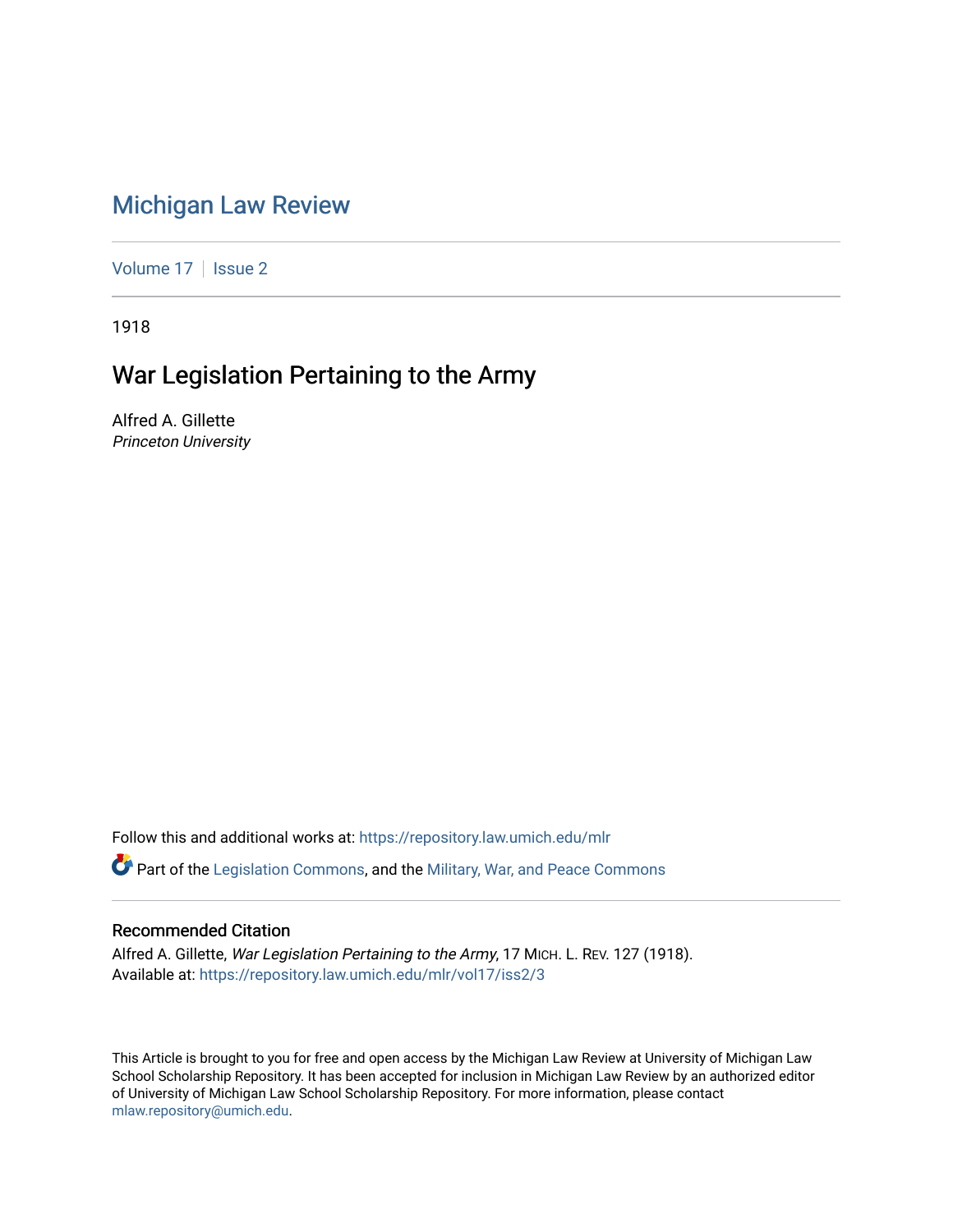### WAR LEGISLATION PERTAINING TO THE ARMY

I. THE SELECTIVE DRAFT.

T the time we entered the present war, we had approximately 100,000 men actually in the federal service. We were confronted with the problem of raising and training a large army in a short time. There were in general two possible courses of action open before us. The first, which might seem to be the traditional method, was that of voluntary enlistment. But for a number of years, there had-been a growing sentiment among our people that the system of voluntary enlistment was neither right in principle nor in accord with the best interests of the nation. The plan these people favored was the other alternative; namely, that of the draft. The draft had never before in our history been really adopted in principle. At the time of the Civil War, it is true, a certain number of troops were raised by conscription, but the draft used then was fundamentally different from our present system. To begin with, the principle of universal liability to military service was never adopted. The system of voluntary enlistment was still the chief means of raising troops, and the draft was used solely as a club to encourage enlistment. The Civil War plan too, contained another very pernicious feature, which is expressly excluded from our present program: that was the provision whereby a man drafted, by paying a certain sum of money, could be excused from military service. We were then to raise an army in a way in which we had never raised one before. But in so doing, we were not after all departing radically from our past traditions; on the contrary we were putting in practice as we have never done before in similar circumstances, the basic ideas of democracy on which our government was originally founded and on which it has been maintained.

With these considerations before it, Congress after due deliberation adopted the draft. In the first instance, the principle of universal liability to military service of all males within the prescribed ages was adopted outright. Section 5 of the Selective Service Act of May 18, 1917, reads in part:

"That all male persons between the ages of twenty-one and thirty, both inclusive, shall be subject to registration in accordance with regulations to be prescribed by the President; \*\*\* and all persons so registered shall be and remain subject to draft into the forces hereby authorized, unless exempted or excused therefrom as in this act provided."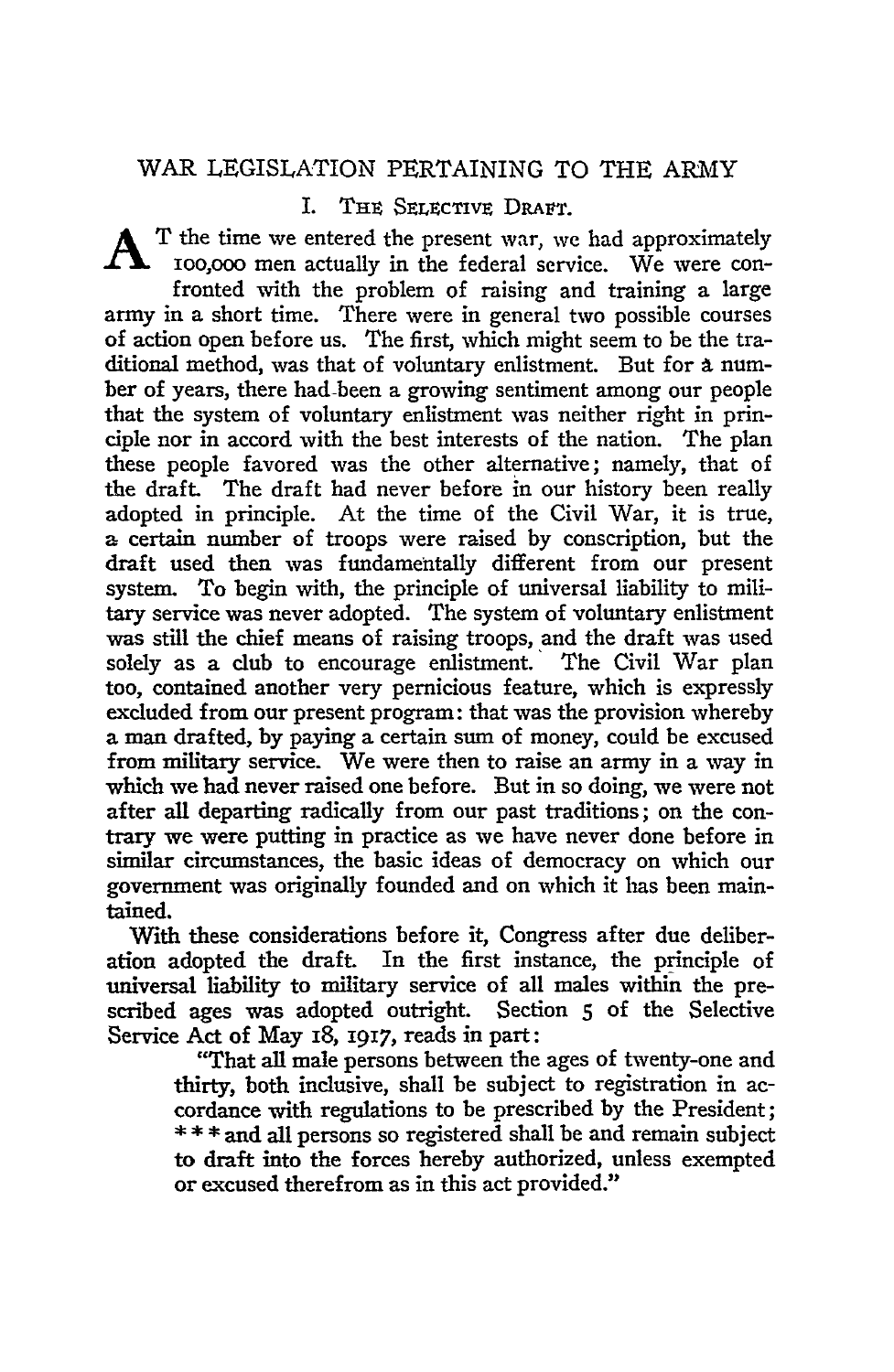But Congress did not stop here. The next step necessary before we could have our present system in its entirety was to adopt the selective draft. By this we mean the plan of taking men for military service in the order in which their removal from civil life will least interfere with the economic needs of the nation. Section 70 of the Selective Service Regulations prescribed by the President under the authority vested in him by the terms of the Selective Service Law reads in part:

"The military needs of the Nation require that there be provided in every community a list of names of men who shall be ready to be called into service at any time. The economic needs of the nation, while deferring to the paramount military necessity, require that men whose removal would interfere with the civic, family, industrial, and agricultural institutions of the Nation, shall be taken in the order in which they best can be spared. For this reason the names of all men liable to selection shall be arranged in five classes in the inverse order of their importance to the economic interests of the Nation, which include the maintenance of necessary industry arid agriculture and the support of dependents."

Provost Marshall General Crowder in a pamphlet setting forth the aims of the selective draft says:

"The selective principle must be carried to its logical conclusion and we must meet Prussian efficiency with a greater American effectiveness. We must arrange them in the order in which they can be taken with the least disturbance and thus place behind our battle lines sources of recruitment that will furnish men as they are needed."

Such is the theory on which our present selective draft is based. The system is set forth in detail by the Selective Service Law,<sup>1</sup> which is the act of Congress of May 18, 1917, entitled "An Act to Authorize the President to Increase Temporarily the Military Establishment of the United States," and the Selective Service Regulations<sup>2</sup> prescribed by the President under the authority vested in him by the terms of this act. The act itself authorizes among other things the raising of 500,000 men immediately by selective draft,

<sup>1</sup>The Selective Service Act will hereafter he referred to in the notes as S. S. A. <sup>2</sup> The Selective Service Regulations will hereafter be referred to in the notes as S.S. R.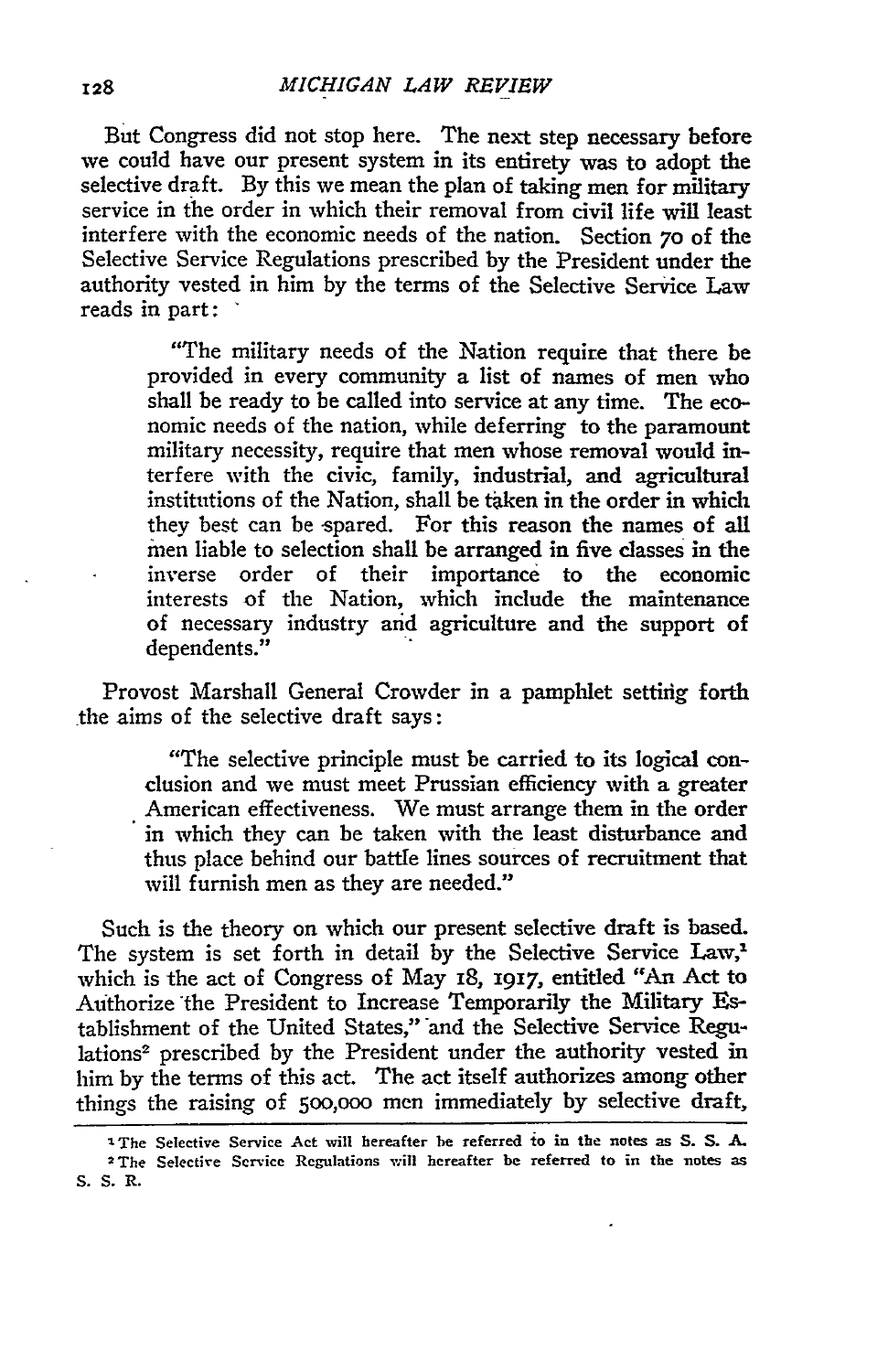the raising of an additional force of 500,000 men by selective draft,• and the filling out, by selective draft or voluntary enlistment, of regular army and national guard organizations to the maximum strength authorized by law. $*$  On the first draft, 625,000 men were called. Of these 500,000 approximately form the first body of the National Army. The other 125,000 men were used to fill out other organizations as indicated.

The execution of this new system is placed in the hands of a number of different instrumentalities. To begin with, we have what we may style "general agencies." At the head is the President of the United States,<sup>5</sup> who constitutes a reviewing officer of certain decisions of district boards. Then the Provost Marshall General is charged With. the supervision of all matters relating to the selective draft.<sup>6</sup> Lastly, the state governors, acting through the state adjutants general, are charged with general supervision over all matters arising in- execution of the selective draft within their states.<sup>7</sup> After the general agencies come the local agencies, the district and local boards. One or more district boards of five members each is assigned to each federal judicial district.8 These boards have plenary appellate jurisdiction over the final decisions of local boards in all cases within the original jurisdiction of such local boards, and original jurisdiction over all claims for deferred classification on industrial grounds.9 One or more local boards of three members each is assigned to each county or similar division and one for approximately each 30,000 of population in each city of 30,000 or over.<sup>10</sup> The local boards have jurisdiction in the unit to which assigned or such part there of as the governor may designate; over all registrants and all questions properly coming before it.<sup>11</sup> Such questions might be *of* almost any type except claims for deferred classification on industrial grounds, but would be for the most part questions of physical fitness and claims for deferred classification on the ground of dependencies. Finally there are what we may call auxiliary agencies: the medical and legal advisory boards.<sup>12</sup> A medical advisory board is composed largely of specialists and is assigned to counties, cities, or other proper units, and is located at

s S. S. A., Sec. *z,* Par. 3 and 4. 4 S. S. A., Sec. r, Par. 5, Sec. 2. • S. S. R., Secs. 20 and 2r. • S. S. R., Sec. 22. Ts. s. R., Secs. 26-31. <sup>3</sup> S. S. R., Sec. 32. • S. S. R., Secs. 35 and 36. "'S. S. R., Sec. 37. n S. S. R., Secs. 39 and 40. <sup>12</sup> S. S. R., Sec. 44.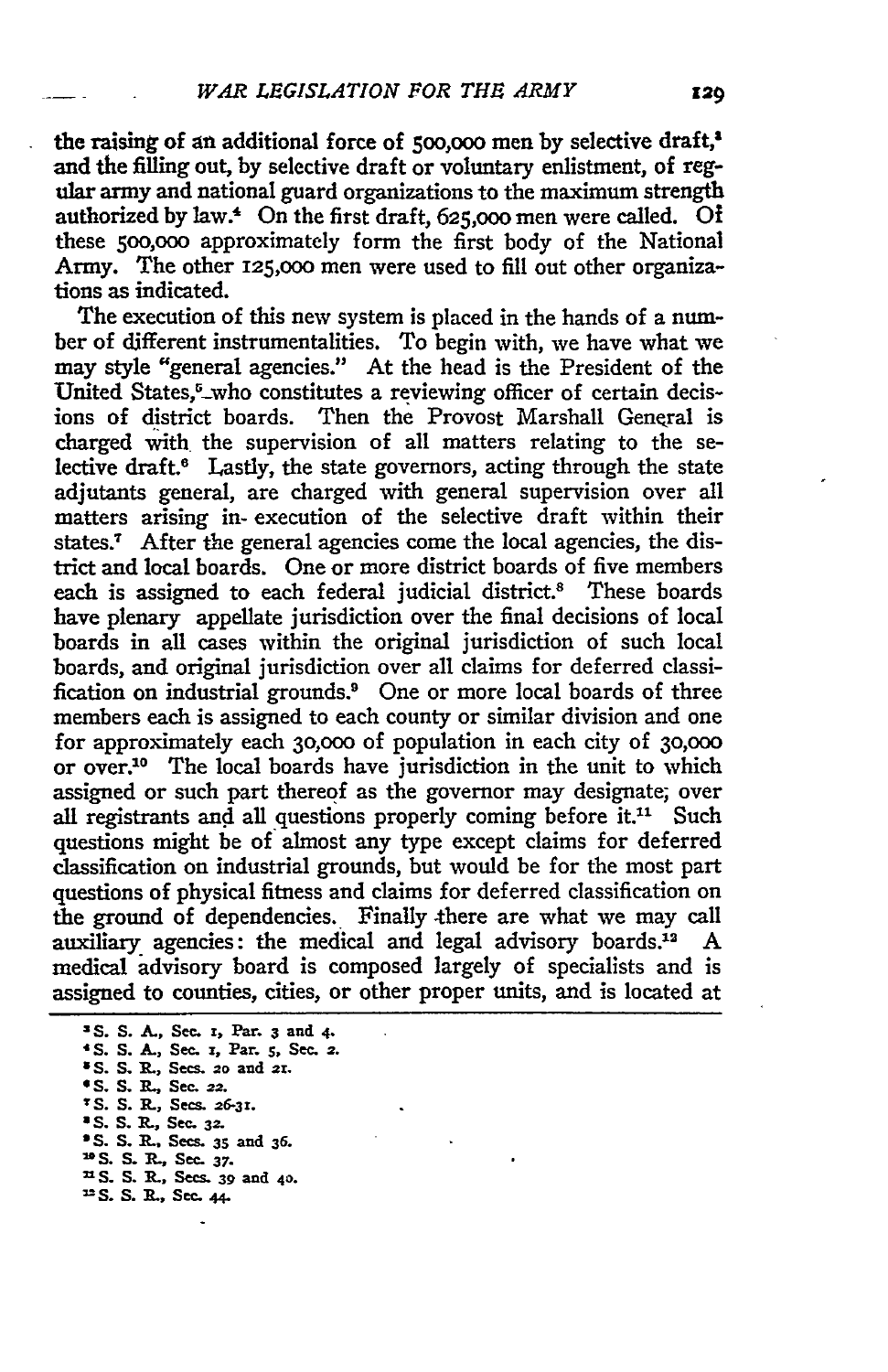such places as to be convenient to hospitals and local boards. The province of its jurisdiction (geographically) is not necessarily coincident with that of any one local or district board. It constitutes a board of reexamination of doubtful cases as to physical fitness.13 "Doubtful" cases would as used in this sense, include two sorts: first all cases rejected as physically disqualified for general military service by the examining physician of the local board; second all cases accepted by the examining physician as physically qualified for general military service, where the registrant desires a reexamination. A legal advisory board is composed of a number of disinterested lawyers presided over if possible by a judge of a county court, court of common pleas, or similar court.<sup>14</sup> In addition all members of the bar are *ipso facto* associate members of the proper legal advisory board. Similarly a number of laymen are also selected as associate members.16 The function of the legal advisary board is to inform registrants of their rights under the selective service system, and to assist them in making out their questionnaires, or to act in such other ways as they can be of service.<sup>16</sup>

Having thus outlined the instrumentalities in whose charge the execution of the selective draft is placed, let us turn now to the consideration of the system of classification. By the machinery to be outlined later, the registrants are grouped in five classes in the "inverse order of their importance to the economic needs of the nation."<sup>17</sup> In the first class are placed in general men without dependents who have not especially fitted themselves for industrial or agricultural pursuits so that our only incursion into the labor supply will affect but a small percentage.<sup>18</sup> In the second class are placed the skilled laborers without dependents.19 In the third class are placed persons with remote dependents, and specialists or persons occupying important municipal offices.20 In the fourth class are the persons who are to be taken only as a last resort—the men with dependent wife or children, mariners and necessary sole managing, controlling, or directing heads of necessary agricultural or industrial enterprises.<sup>21</sup> In the fifth class are placed the absolute ex-

<sup>&</sup>lt;sup>13</sup> S. S. R., Sec. 123.

<sup>&</sup>lt;sup>34</sup> S. S. R., Sec. 45.

<sup>&</sup>lt;sup>15</sup> S. S. R., Secs. 45 and 46.<br><sup>16</sup> S. S. R., Sec. 45.

<sup>&</sup>lt;sup>16</sup> S. S. R., Sec. 45.<br>
<sup>17</sup> S. S. R., Sec. 70.<br>
<sup>18</sup> S. S. R., Secs. 72, 83, 86, 268; "The Selective Service System: Its Aims and Ac-<br>
complishments; Its Future", By Provost Marshal Crowder, Pg. 5. <sup>19</sup> S. S. R., Secs. 74, 83, 87, 268; "Selective Service System," pp. 5 and 6. <sup>20</sup> S. S. R., Secs. 75, 77, 84, 88, 268; "Selective Service System", p. 6.

<sup>:</sup>n S. S. R., Secs. 76, 78, 85, 89, 268; "Selective Senice System", p. 6.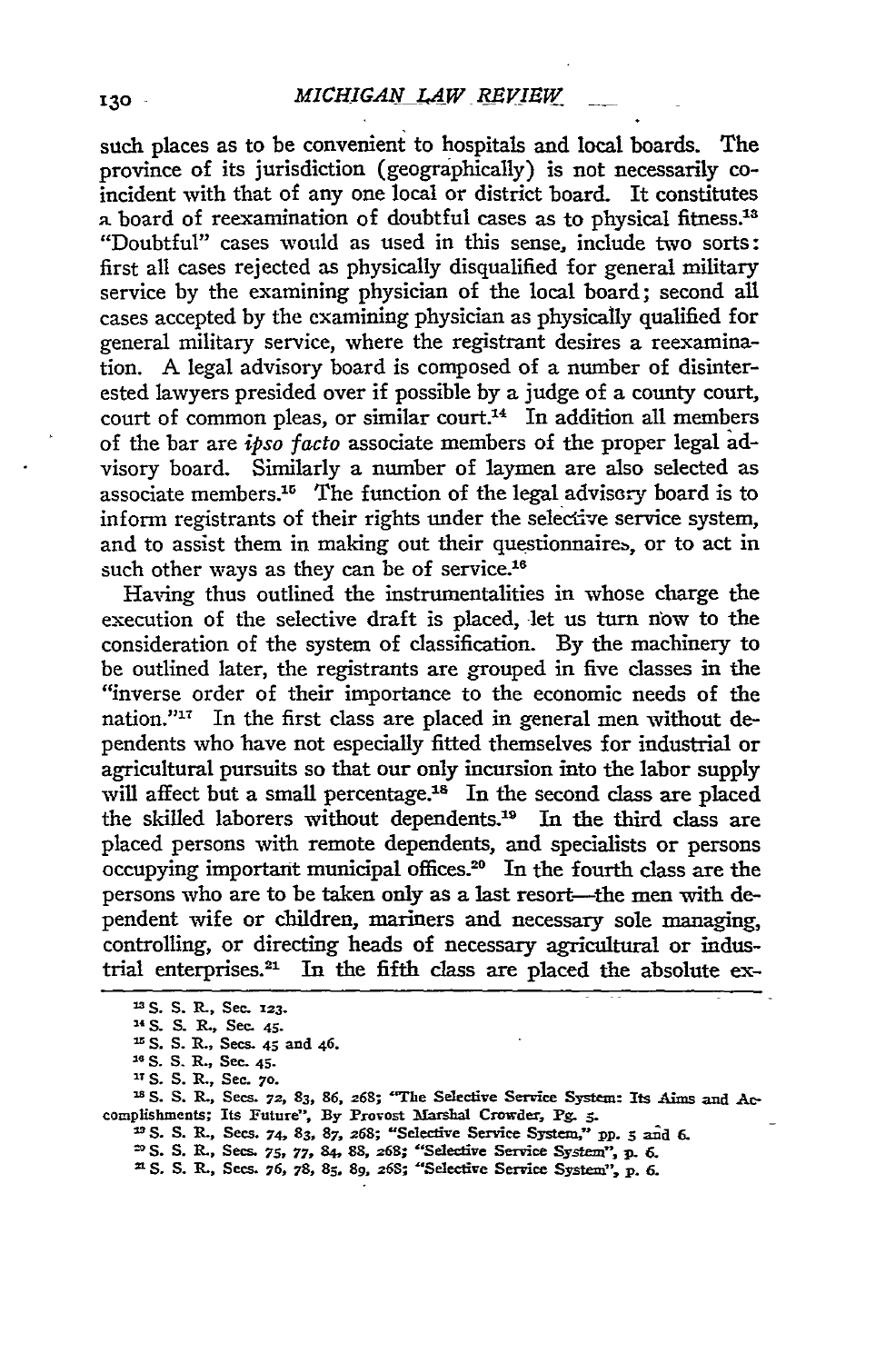empts.<sup>22</sup> These include officers-legislative, executive, or judicial of the United States or of a state, territory or District of Columbia; regular or duly ordained ministers of religion; students who on May 18, 1917, were preparing for the ministry in a recognized school; persons in the military or naval service of the United State; alien enemies; resident aliens (not an enemy) who claim exemption; persons totally and permanently physically or mentally unfit for military service; persons morally unfit to be soldiers of the United States; licensed pilots actually employed in the pursuit of their vocation; members of well-recognized religious sects or organizations, organized and existing on May 18, 1917, whose then existing creed or principles forbid its members to participate. in war in any form, and whose religious convictions are against war or participation therein. The classification thus outlined is accomplished by means of a questionnaire. The questionnaire is a sixteen page document mailed to every registrant.23 It contains twelve series of questions which the registrant is required to fill out, designed to cover every possible detail as to his qualifications or disqualifications for military service.<sup>24</sup> On the cover page is a blank form in which the registrant, after having answered the questions within, is to indicate the class and subdivision of the class or the classes and subdivisions in which he thinks he is included.25 For instance, a skilled industrial laborer with dependent wife and children would indicate Division D of Class II as a skilled industrial laborer and Division A of Class IV as a man with a dependent wife and children. This questionnaire is returned to the local board within seven days, and on the basis of the answers given and other evidence touching the answers as the board choses to consider, the man is classified as is explained in detail later on.26

Let us now trace through the procedure followed in the operation of the selective draft. The first step was the registration of all persons within the prescribed ages on June 5, 1917. The registration card contained a number of questions designed to identify the man. The cards of the men within the jurisdiction of a local board were then numbered consecutively from I to 10,000, or as far towardsIO, ooo as there were registrants. Then at Washington the numbers from I to 10,000 were drawn by lot, and as each number was drawn it was

28 S. S. R., Sec. 96.

<sup>22</sup> S. S. R., Secs. *79,* 268; "Selective Service System", p. 6.

<sup>=</sup> S. S. R., Secs. 91, 268.

<sup>&</sup>lt;sup>24</sup> "Instructions as to Selective Service Regulations and Questionnaire", Compiled by the Legal Advisory Board for the City of New York and approved and officially issued by the Adjutant General of the State of New York: General Instructions No. r.

<sup>&</sup>lt;sup>25</sup> S. S. R., Secs. 94, *268*; "Instructions as to Sclective Service Regulations," etc. General Instructions No. 5.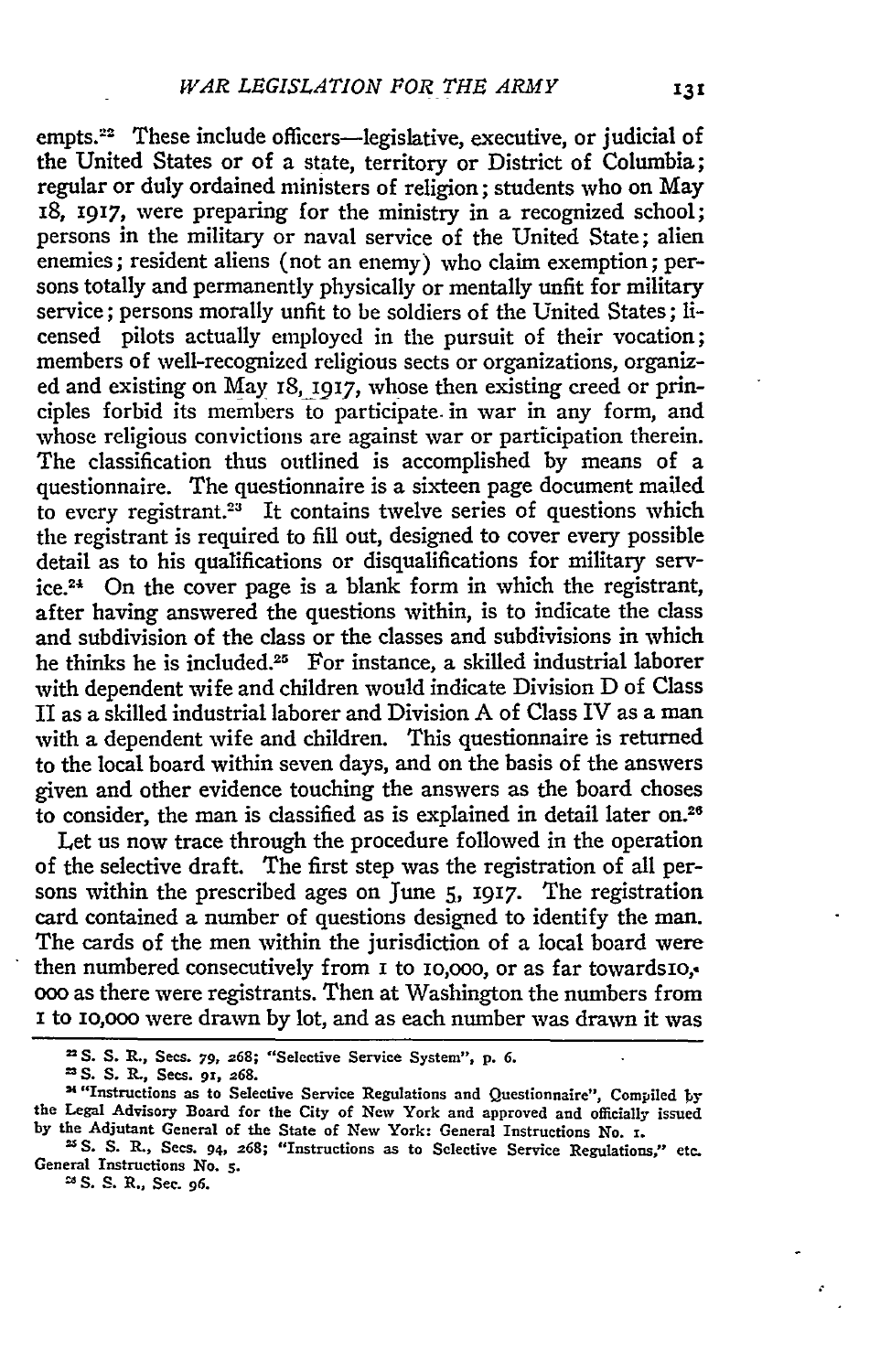given its order number. Thus the first one drawn would be "1", the second, " $z$ ", etc. Thus each registrant came to have two numbers, his serial or "red ink" number, given to him at the time of registration, and his order number given to him on the basis of the draft at Washington. Within a given class of the classification previously explained, the men were to be chosen in accordance with the precedence of their order numbers.

The next step in the system is the mailing of the questionnaires already described, to the registrants.<sup>27</sup> One questionnaire is mailed to each, registrant within the jurisdiction of the local board in question, and is mailed with the name, address, telephone number, serial number, order number and stamp of the local board, and the date of mailing filled in, and the notice informing the registrant that the questions must be answered and the questionnaire returned to the board within seven days, signed by one of the members of the board. At the time of mailing, notices are posted also informing registrants that the questionnaires must be returned properly filled out within seven days.<sup>28</sup> The registrant, on receiving his questionnaire, should go with it to the rooms of the legal advisory board, and there, with the men on duty, make out his answers to the questions and indicate on the cover page the class or classes in which he thinks he is included. 29 The questionnaire, thus properly filled out is returned to the local board within seven days of the date of mailing.<sup>30</sup> Failing to do this, the board places 'the name of the registrant and notifies the adjutant general of the state of the fact. $31$  The adjutant general then issues an order inducting the registrant into military service on a date not less than ten days distant from the date of the order. If the registrant reports before the ten days are up either to the adjutant general or the local board, the adjutant general may at his discretion rescind the order of induction into military service. But after the date set for induction into military service, the order can only be rescinded by a discharge from military service by the President.

On the return of the questionnaires properly filled out to the office of the local board, the local board goes over them and arrives at its decision as to the class in which each registrant should be placed. 32 To arrive at this decision, the board may summon witnesses, put them on oath, and examine any evidence available to throw fur-

*<sup>:-:</sup>* S. S. R., Sec. 92.

<sup>:</sup>s S. S. R., Sec. 9.z.

<sup>&</sup>lt;sup>29</sup> S. S. R., Secs. 94-96.<br><sup>30</sup> S S. R., Sec. 96.

<sup>&</sup>lt;sup>31</sup> S. S. R., Secs. 129, 130.

<sup>=</sup> S. S. R., Sec. loo.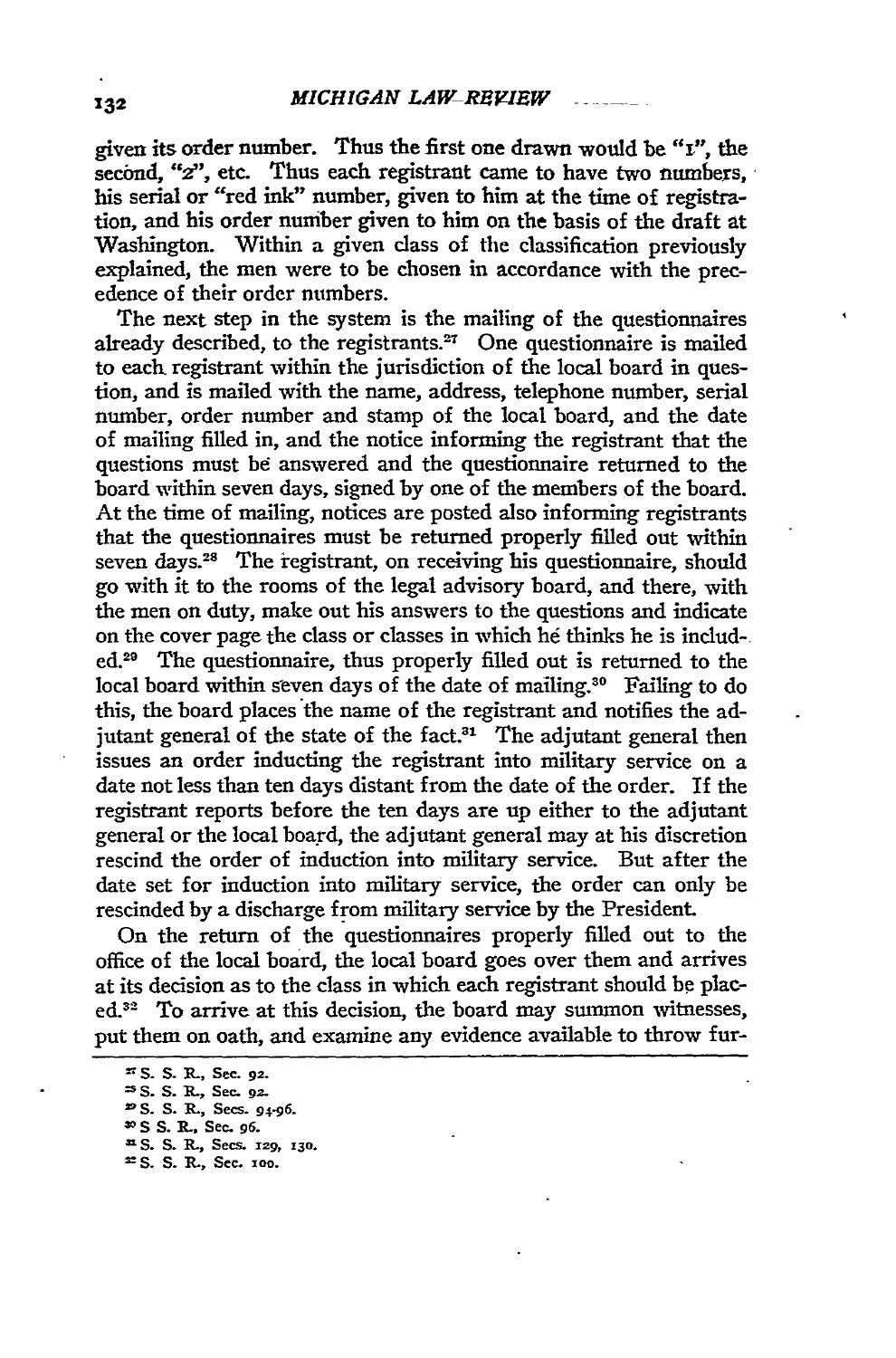ther light of the answers to the questionnaire.<sup>33</sup> Having made up its mind, it indicates its decision on the cover page of the questionnaire, and also after the registrant's name on a classification list.<sup>54</sup> It then notifies the registrant of its decision. $35$  Within five days, if he wishes, he can appeal from the decision of the local hoard to the district board.30 If the registrant should on the questionnaire claim deferred classification on the ground of industrial or agricultural occupation,<sup>37</sup> the local board will temporarily disregard that part of it, and place him in such class as he would otherwise be placed in, and then send the questionnaire with its recommendation to the district board for final decision. If in either of these cases, the registrant feels that he hasn't had justice done him by the district board, within five days after he receives notification of the district board's decision, provided he has been placed by it in Class I, he can appeal to the President; or if he has been placed in a class more deferred than Class I, within ten days after all the men in the previous classes have been exhausted, he can appeal to the President.<sup>38</sup>

Having thus completed the work of classification, all the men in Class I are summoned to appear for physical examination.39 They are first examined by the examining physician of the local board and such other assistants as may be employed. On the basis of this examination they are placed by the examining physician in one of three classes: either they are recommended as physically qualified for general military service, or not being so physically qualified for limited military service, or physically disqualified for any military service. If a registrant is placed in one of the last two classes, he is reexamined by the Medical Advisory Board; or if, being placed in the first class, the registrant desires a reexamination by the medical advisory board, he is entitled to it, provided he asks for it as soon as he is notified of the decision of the examining physician of the local board.'0 The local board then on the basis of the report of the physical examination by the examiner of the board, and, if there is one, on that of the advisory board, arrives at its decision and places the man in one of the three classes mentioned. 41 If the board does not accept the decision of the advisory board, the case is ap-

23 S. S. R., Secs. 10, 100. <sup>34</sup> S. S. R., Sec. 102. .. S. S. R., Sec. 103. <sup>36</sup> S. S. R., Sec. 104.  $^{37}$  S. S. R., Sec. 101, Rules XXXII, and XXXIII. <sup>23</sup> S. S. R., Sec. III. <sup>38</sup> S. S. R., Sec. 122. 40 S. S R., Sec. 123. *a* S. S. R., Sec. t24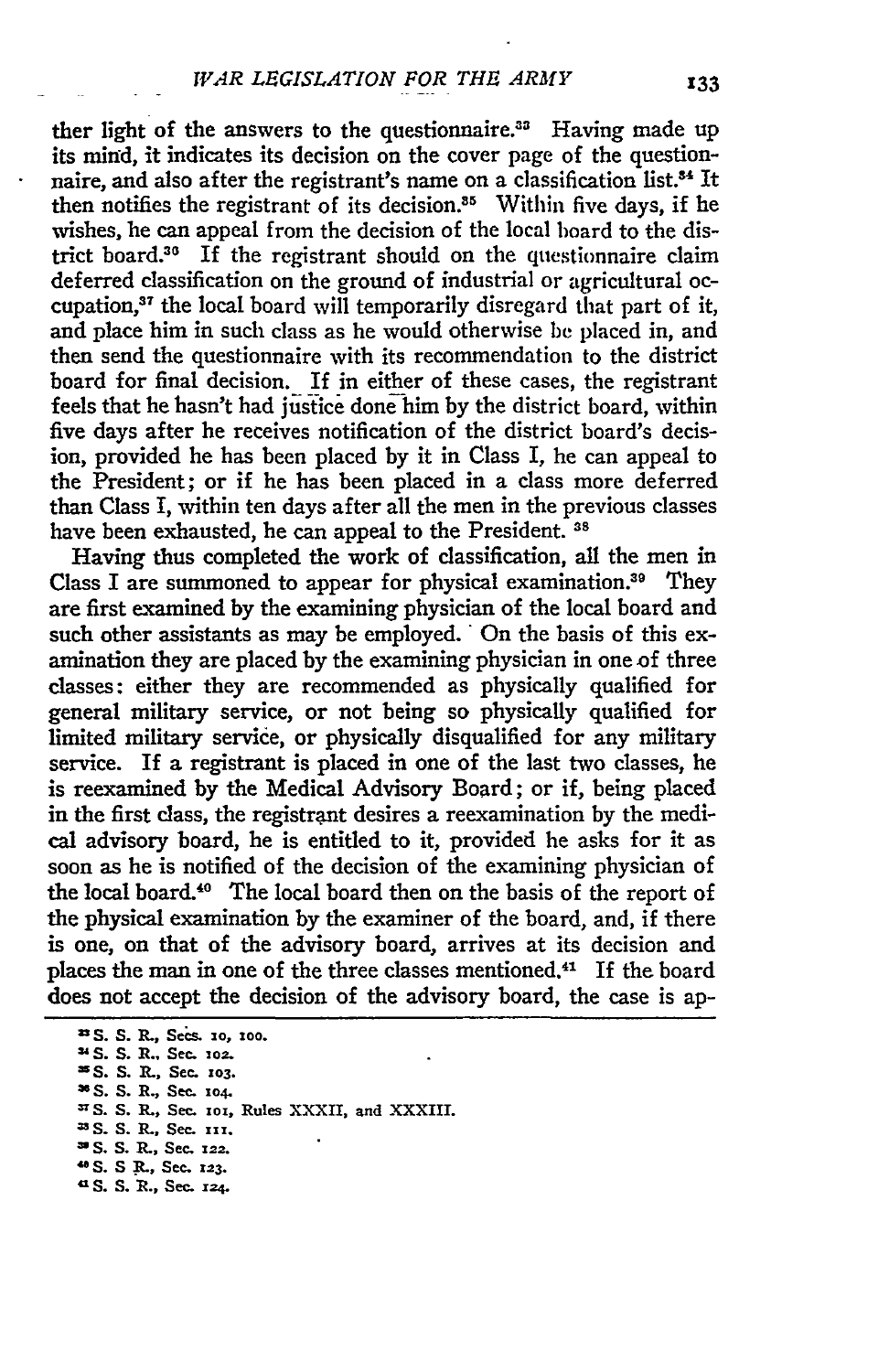pealed by the government appeal agent to the district board.<sup>42</sup> Or the registrant has the right, if he wishes, of appealing to the district board within five days of his notification of the decision of the local board.<sup>43</sup>

We have thus sifted out a number of men, physically qualified for military .service, whose situation in regard to industrial occupation and dependencies renders them immediately available for military service. The next step is mobilization.<sup>44</sup> The government notifies the several states of their quotas for a given draft, and the state authorities assign to each local board its quota. This quota is usually called for in four installments, not necessarily equal in size. The board is notified a short time in advance of the size of tbe next installment and the date of entrainment. It then selects from class I the number called for, taking the men in the order assigned by the draft at Washington. If not sufficient men are left in class I, class *<sup>2</sup>*must be physically examined as above described, and enough men from class 2 taken to complete the installment.<sup>46</sup> It orders the men so selected into military service on a date and hour which shall be not less than twelve and not more than twenty-four hours before the hour of entrainment. At the time so specified the men are assembled and informed that they are then in the military service of the United States and subject to the orders of the local board as military superiors until the time of entrainment. Any man failing to report at such time, being from then on in the military service, is classed as a deserter. $47$  If apprehended he is taken before a nearby local board, preferably the one having jurisdiction over him, and the board then decides whether or not the offense was willful. If it decides it was, the man is turned over to the police and ordered to be brought before the nearest army post, and is reported as a deserter. If it decides it was not, he is physically examined and sent to the proper mobilization camp.

At the time when the men are assembled by the local board, one man from the number is, chosen as leader, and for each eight men an assistant leader is chosen.<sup>48</sup> Between the time of first assembly and entrainment, the local board is responsible for the care of the men, including their board and lodging. At least an hour before entrainment, plus a sufficient allowance of time to get to the railroad station, the men are again assembled. They report by squads to the

<sup>&</sup>lt;> S. S. R., Sec. I25.  $\clubsuit$  Jbid. ., S. S. R., Sec. I57.

*<sup>40</sup>*S. S. R., Secs. 157, 158.

<sup>&</sup>quot; S. S. R., Sec. 140.

<sup>48</sup> S. S. R., Secs. 161-163.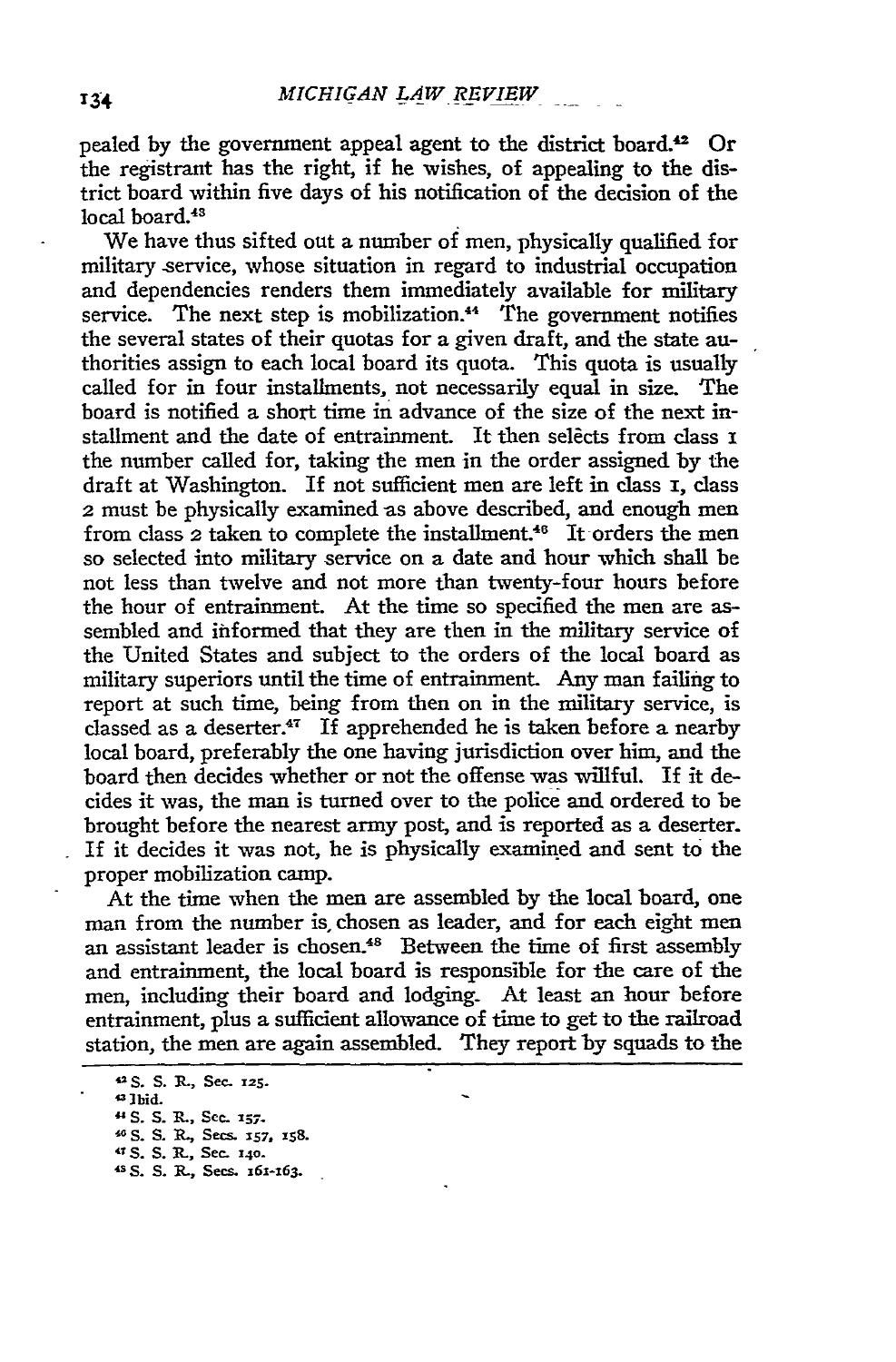assistant leaders, who in turn report for the squads to the leader. The men are marched to the station under the supervision of the local board. When the men entrain they are put in charge of the leader and assistant leaders.<sup>40</sup>

It was predicted at the beginning that this system could not be put into operation without riots all over the country. It is a matter of common knowledge that no such thing has been the case. On the contrary, it seems as if there was a growing popular acceptance of the system, if not satisfaction with it. The success which has attended it, I think we may attribute in a large measure to the patriotic efforts of the local boards. The big problem before them outside of the technical problem of classification was to inculcate the proper spirit of patriotism and feeling of confidence not only in the men themselves, but as well in their friends and their relatives. member of one local board writes: "The great problem that our board have kept in mind was to furnish on the minute, the demands of the government and yet to do it with such a sympathetic spirit towards the men taken for the emergencies of war, that we might create an enthusiastic American spirit." And this task must continue after the men have left, in the form of sustaining the confidence and spirits of their friends and relatives. Such being the case, it is essential that the government exercise the greatest care to select for service on local and district boards the highest type of men available.

### II. LEGISLATION DESIGNED TO IMPROVE THE CIRCUMSTANCES OF THE SOLDIERS.

There are two important acts which have been passed which we may style as legislation designed to improve the circumstances of the soldiers. These are the Soldiers' Insurance Act and the Soldiers' and Sailors' Civil Rights Act.

The former of these provides in the first place for the support during the war of the families and dependents of enlisted men by allotments of the soldier's pay to his-dependents, and family allowances paid by the government over and above this ; and in the second place for the protection of officers and enlisted men and their dependents from the hazards of injury, disease, and death, by providing for compensation by the government to be paid in monthly installments, and for a system of insurance to be operated by the government on the basis of normal peace time rates.

<sup>&</sup>quot; S. S. R., Sec. 164.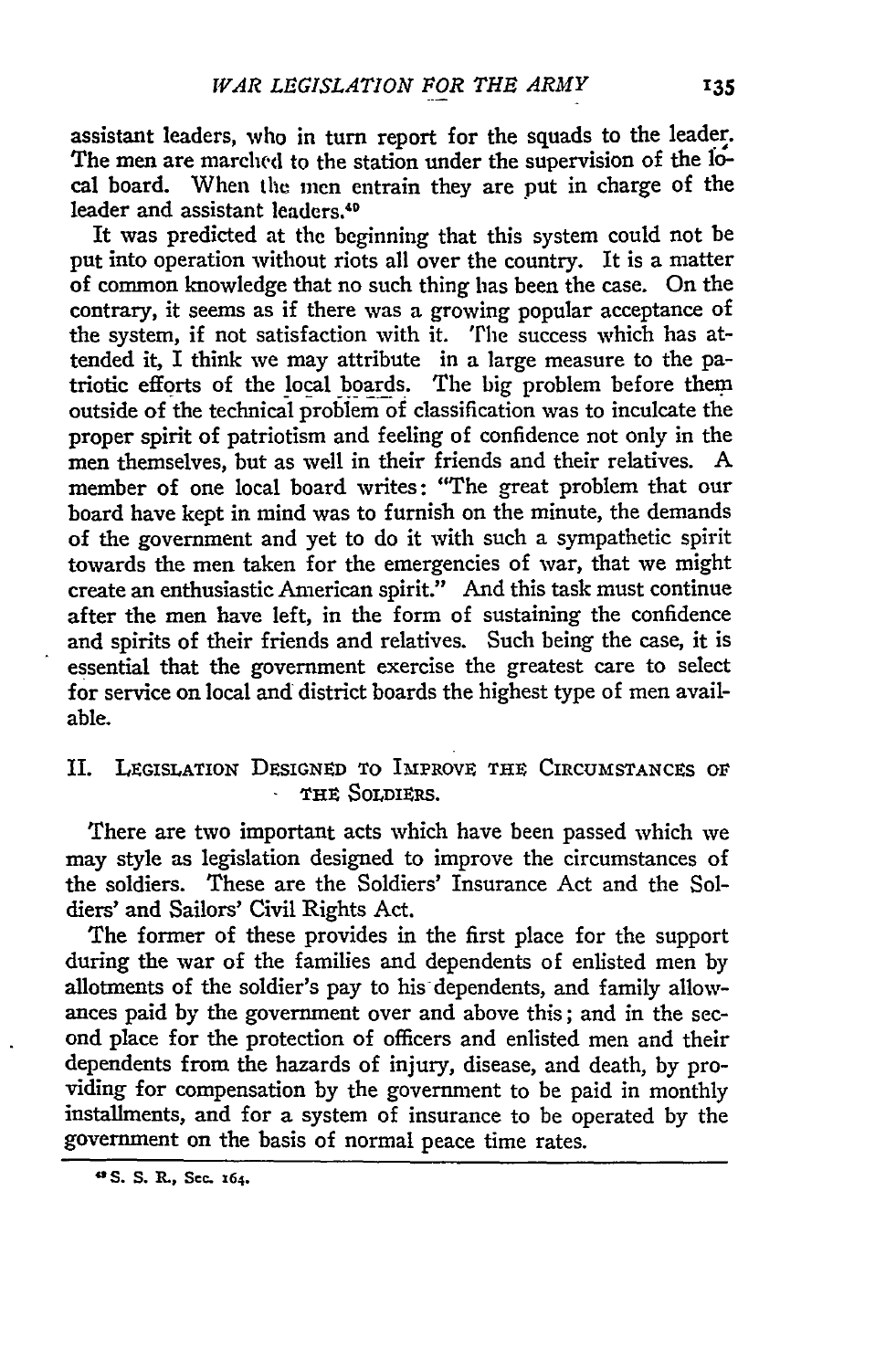The allotments of pay is the first feature of the  $act<sup>50</sup>$  If the soldier has a wife or a child dependent on him for support, the government holds out from his pay, provided the wife does not file a written statement supported by ·sufficient evidence waiving the right for herself and her children, a certain portion, which shall not be less than \$IS, nor more than half his pay, but unless so limited, shall be \$IS if there be a wife and no child, \$2S if there be a wife and one child, \$32.so if there be a wife and two children, and so on, varying according to the number and relationship of dependents. In the case of other relatives, the soldier may make such allotments as he desires, but if he wishes to secure the benefit of the family allowances described later, he must make an allotment equal to the family allowance, provided that he shall not be required to allot more than half his pay, and that he must allot at least \$IS.

In the case of the 'close relationships such as wife and child, provided the right is not waived as mentioned above, the government each month pays a family allowance, the amount of which is the same as the allotment, except that if a soldier is not required to make the full allotment because it would exceed his pay, or if he is required to make more than the full allotment, because it would be less than \$IS, the family allowance shall be equal to what the allotment would be if not so limited.<sup>51</sup> In the case of other relatives, if it be shown that such relatives are actually dependent upon the soldier for support, and he has made an allotment equal to the family allowance proper for his dependents, or half his pay, provided such allotment is not less than \$IS, such family allowance is paid by the government in monthly payments as in the previous case.

Turning now to the matter of protection from hazards of injury, disease, or death, the matter of compensation is very simple.<sup>52</sup> In case the soldier is killed or dies in the service, or is disabled through injury or disease, provided such death or disability is not due to the soldier's own willful misconduct, his dependents, if he has any, are paid monthly compensations, varying in amount according to the degree of relationship. Such compensations continue until the death of the dependent, or until the state of dependency reases, as for instance when a widow remarries, or when a child attains majority or marries.

In addition to the above, a system of insurance is provided by the government, which the soldier may take up if he wishes. $53$  Within

<sup>&</sup>quot;'War-Risk Insurance Act, Ariide ll.

<sup>51</sup> War-Risk Insurance Act, Article II.

 $N$  War-Risk Insurance Act, Article III.

<sup>&</sup>lt;sup>53</sup> War-Risk Insurance Act, Article IV.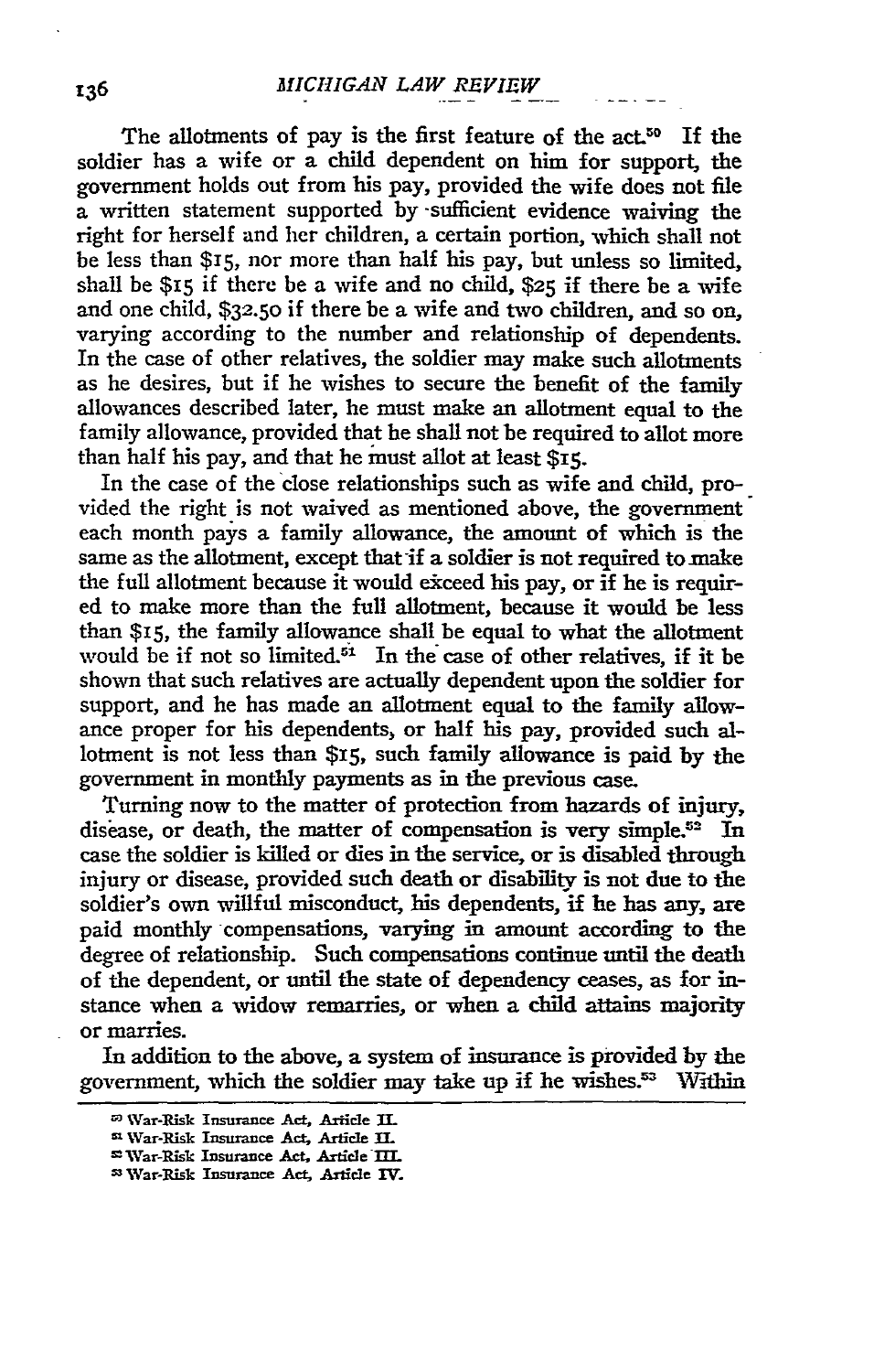a hundred and twenty days after enlistment, or, if the soldier were in the service at the time of the publication of the terms of the contract, within a hundred and twenty days after such publication, the soldier may apply for the benefits of the act. The face values of the insurance policies are to he in multiples of \$500, not less than \$1,- 000, nor more than \$10,000. The premiums are to be based on the American Experience Table of Mortality, and of such amounts that the interest on them will amount to  $3\frac{1}{2}\%$ . In case of death or disability, the insurance is payable in two hundred and forty monthly installments. In case the soldier dies before the one hundred and twenty days are up, it is to be assumed that he has taken out such insurance as to yield two hundred and forty monthly installments of \$25 each, and his nearest relative is to be paid accordingly. The insurance is payable only to a spouse, child, grandchild, parent, brother, or sister.

The second of the principal acts which may be styled as legislation to better the circumstances of the soldiers, is the Soldiers' and Sailors' Civil Relief Act. This act provides for a temporary suspension of legal proceedings and transactions which may prejudice rights of persons in service, in order to enable more successful prosecution of the war.

To begin with.<sup>54</sup> it is established by the act that the defendant is not to be prejudiced by his non-acceptance at court if he is hindered from appearing by reason of being in the military service. In any case in which the defendant does not appear, the plaintiff must show either that the man is not in the military service, or, being in the service, is not hindered thereby from appearance at court. In case such evidence is not forthcoming, the plaintiff must give a bond to indemnify the defendant if the judgment should later be set aside. A counsel is appointed to represent the man, but such counsel may not waive any of the rights of his client. In the discretion of the court, it may stay any proceedings on non-appearance of either party, the execution of any judgment or order, or any contractual obligations, or may vacate or stay any attachment or garnishment of property, money, or debts, if it be shown that the party is prejudiced in respect thereto by the fact of his being in the military service.

Similarly no eviction or distress for non-payment of rent of \$50 per month or less shall be made, in case the person renting the property, or anyone upon whom such person is dependent, is in the military service, unless in the opinion of the court before which the case is brought, the ability of the tenant to pay is not materially affected

<sup>&</sup>quot;'Soldiers' and Sailors' Civil Relief Act, Article II.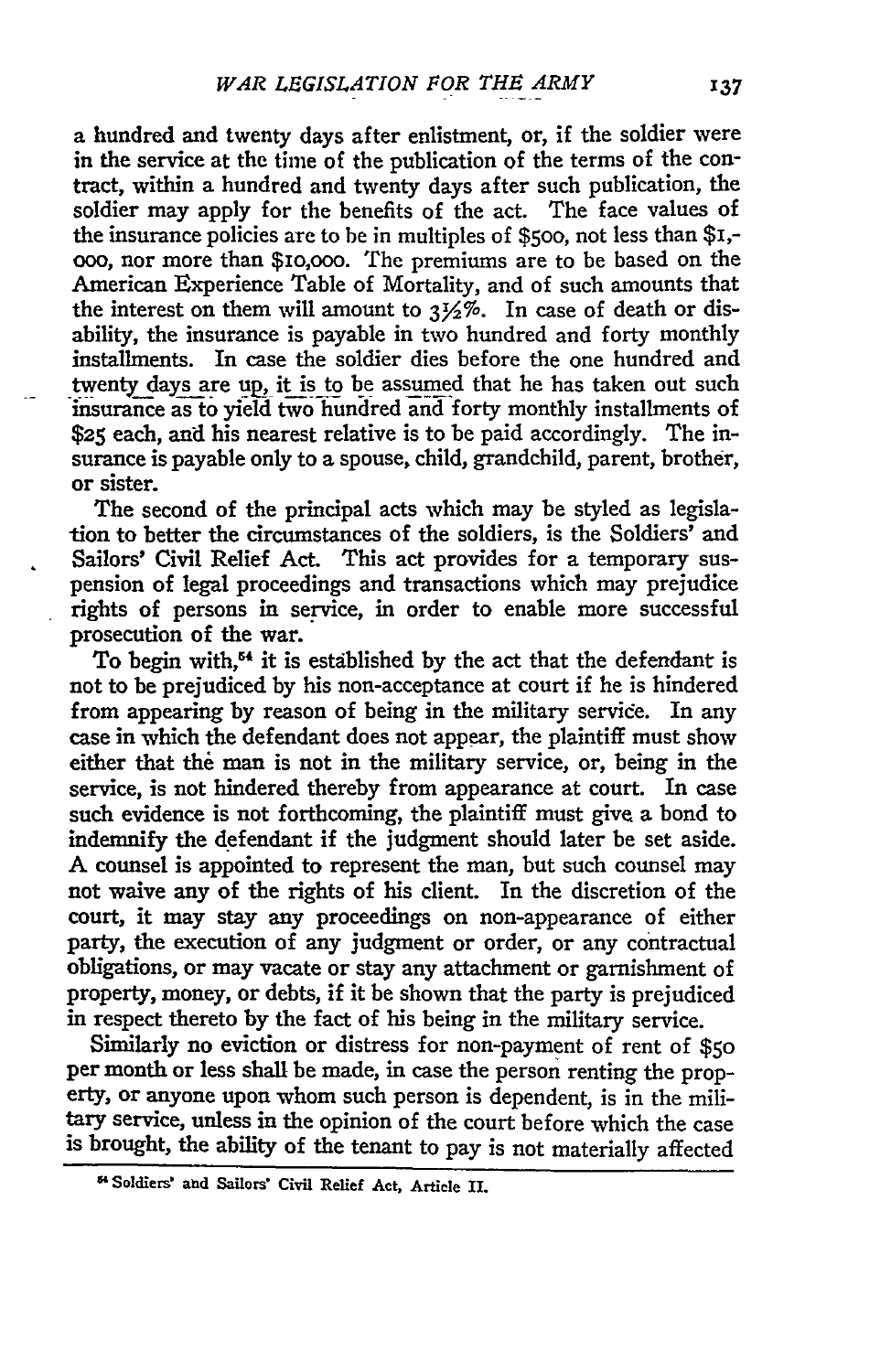by reason of such military service.<sup>65</sup> Nor can a person who has sold any real or personal property, to be paid for in installments, exercise any right or option to rescind or terminate the contract for nonpayment of installments, provided such failure to pay is materially affected by such military service. In the case of obligations contracted before the approval of the act, a court may stay any mortgage proceedings or make other equitable disposition, to protect the rights of soldiers or sailors.

A third feature of the act deals with the matter of insurance.<sup>56</sup> If any soldier or sailor holding a policy of life insurance apply for the benefits of the act, he may not be required to forfeit such policy for non-payment of premiums. In case he defaults, either wholly or in part, in the payment of any premium, the government will give the insurance company as a surety, its bond of a face value of the nearest number of hundreds of dollars to the deficit. In case the person dies in the military service before the expiration of the war, the face value of the policy, minus the aggregate of unpaid premiums and interest at the rate provided for in the policy, shall be paid to the beneficiary. Otherwise; in case within one year after his discharge from military service or the termination of the war, if be fails to pay the unpaid premiums with interest at the prescribed rate, the government shall then pay them, and receive in return the cash surrender value of the policy.

Of the same nature as the matter of rent, is the last feature of the act which provides that there shall be no ejectment nor sale of property for non-payment of taxes, in case the party is materially prejudiced in so paying by reason of his military service.<sup>57</sup>

The former of these two acts in no way invades any constitutional guarantees or liberties, and as such raises no constitutional question. The second, however, in that it materially affects the property rights of land-owners and creditors, brings up a very pointed issue as to the extent of war power, which will be discussed later.

#### III. CONSTITUTIONAL QUESTIONS.

The war power vested in our government, is set forth in Article I, Section 8, and reads as follows:

"The Congress shall have Power\*\*\* To declare War, grant Letters of Marque and Reprisal, and make Rules concerning Captures on Land and Water; To raise and support

<sup>&</sup>lt;sup>55</sup> Soldiers' and Sailors' Civil Relief Act, Article III.

<sup>&</sup>lt;sup>16</sup> Soldiers' and Sailors' Civil Relief Act, Article IV.

<sup>&</sup>lt;sup>57</sup> Soldiers' and Sailors' Civil Relief Act, Article V.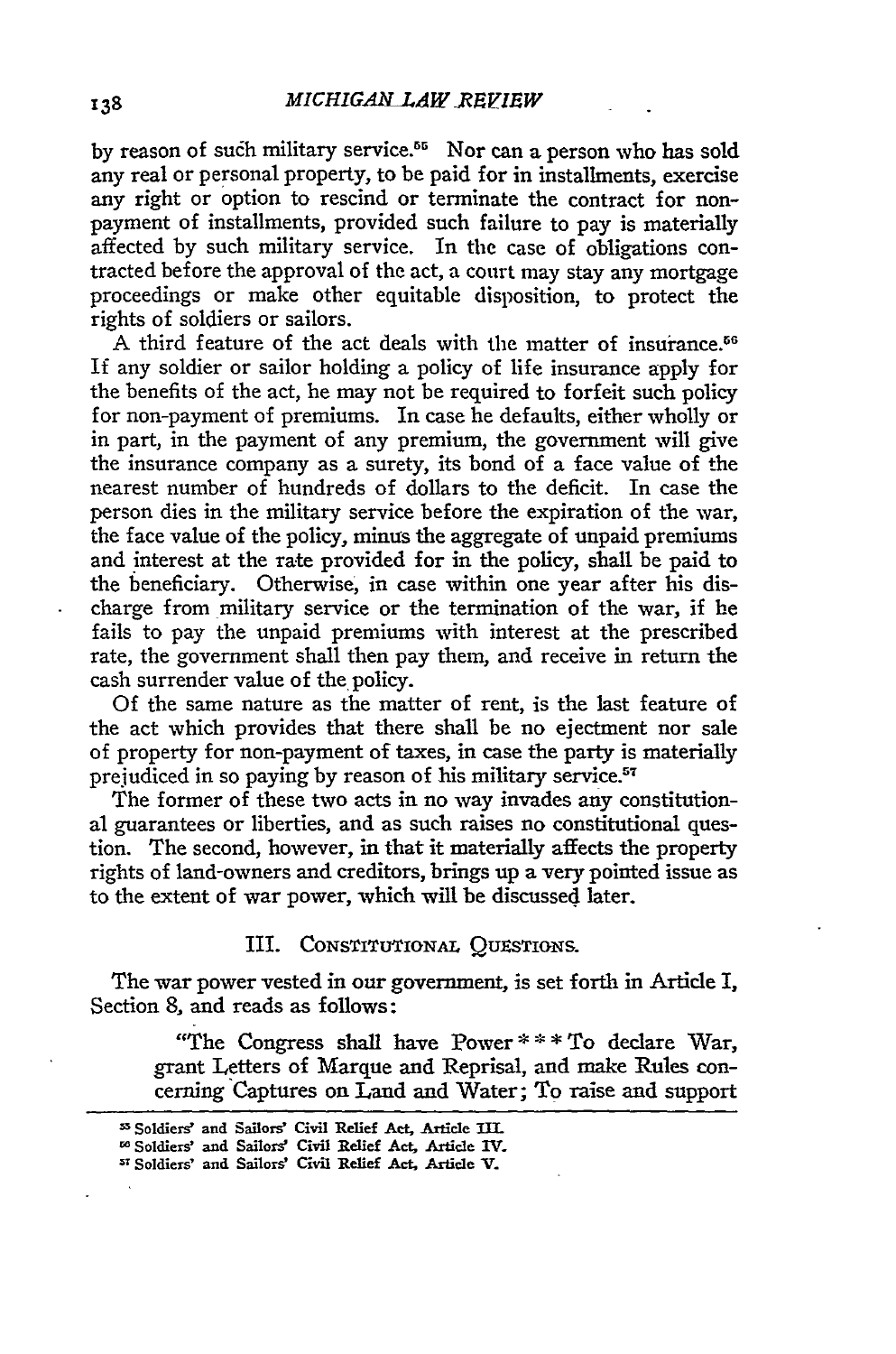Armies, but no appropriation of Money to that Use shall be for a longer term than two years; \* \* \* To make Rules for the Government and Regulation of the land and naval Forces; To provide for calling forth the Militia to execute the Laws of the Union, suppress Insurrections and repel Invasions *;* To provide for organizing, arming and disciplining the Militia, and for governing such Part of them as may be employed in the Service of the United States, reserving to the States, respectively, the Appointment of the Officers, and the Authority of training the Militia according to the discipline prescribed by Congress:  $**$  To make all Laws which shall be necessary and proper for carrying into Execution the foregoing powers, and all other Powers vested by this Constitution in the Government of the United States, or in any Department or officer thereof."

About the interpretation of the power herein granted, many interesting questions have arisen, and most of them have been brought up afresh by the legislation described in the preceding pages. Eliminating the several questions which have arisen from certain peculiar features of the acts before us, we may say that these issues center about the questions, Does the power of raising armies include the power of conscription? Is the power of conscription limit-<br>ed by the Militia clause? How far does the national ed by the Militia clause? How far does the national government's control over the militia extend? ing the answer to these questions, I shall follow the reasoning of Chief Justice WHITF. in his decisions of the only cases based on the present conscription law which have come before the Supreme Court, 58 supplementing it by Judge Bradford's opinion in the District Court of the United States for the District of Delaware, in the case of *U.S.* v. *Stephens.Go* The cases coming before the Supreme Court were submitted, argued and decided together, ·and are known as the *Selective Draft Law Cases,* reported in 245 U. S., 366.

The major premise of the answer to the first of the questions raised may be stated thus: The power to draft men into the army is an essential attribute of sovereignty.<sup>60</sup> The controversy in England over the question as to whether it rested in Parliament or the King. rather than in any way casting doubt as to its existence, at the outset recognized it as part of the power of the British government, but

<sup>&</sup>lt;sup>58</sup> Numerical references in the notes for these cases will be to pages of the United States Reports, VoL 245.

<sup>•</sup>Numerical references in the notes for this case will be to pages of No. 13 0£ the Department of Justice's series of Bulletins on the Interpretation of War Statutes. <sup>90</sup> Selective Draft Law Cases, 377.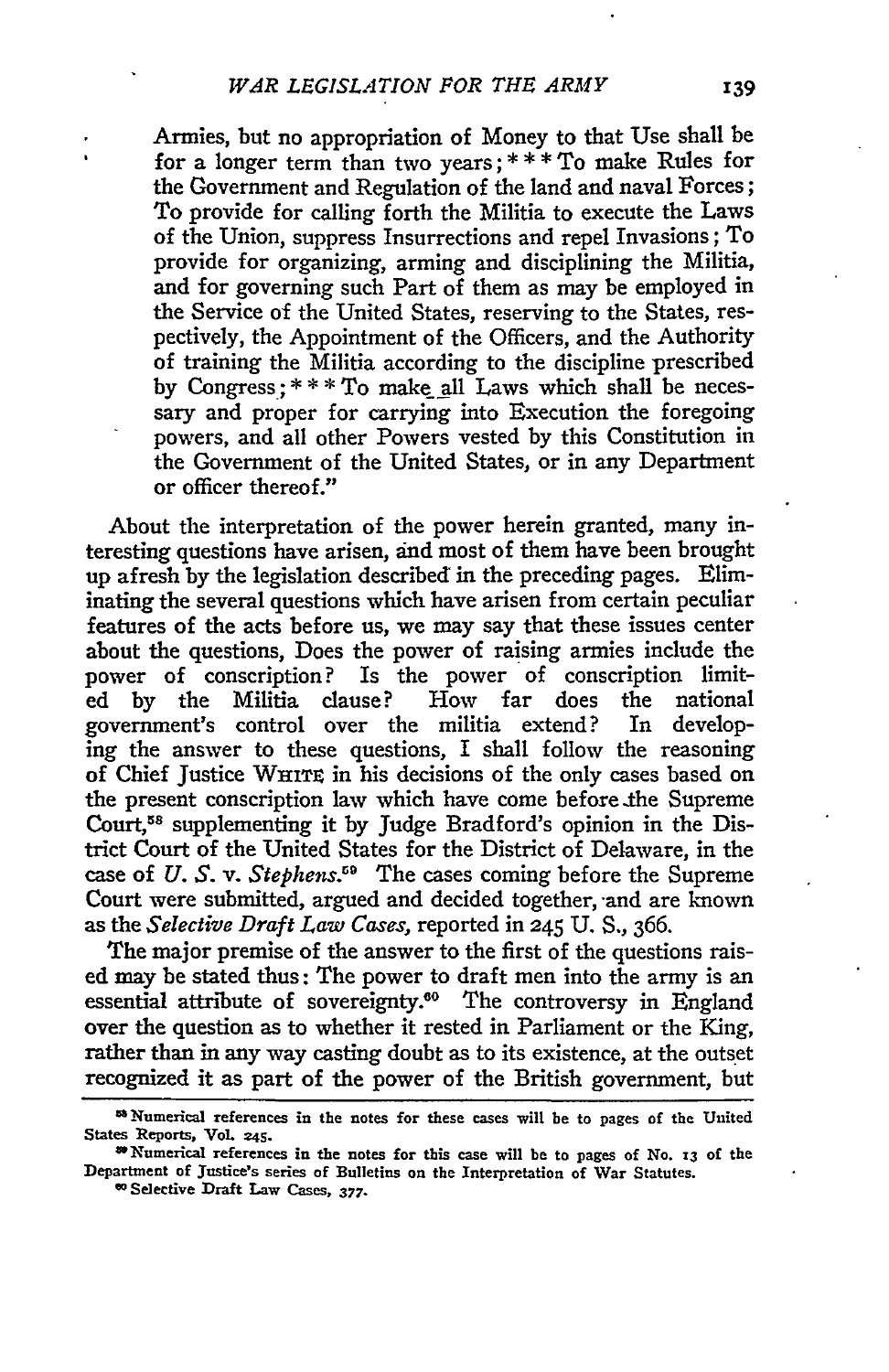merely questioned what department of that government should exercise it. During.the Revolution it was commonly recognized that it existed in the colonies. Nor can the full extent of this statement be challenged on the ground of the urgent appeals necessary from Congress and from General Washington to induce the colonies to exercise this power. "A default in exercising a duty may not be resorted to as a reason for denying its existence." And as the counsel for the United States pointed out in the argument, although no mention of it was made in the opinion, "Compulsory service is now exacted by practically all the nations of the globe."<sup>61</sup>

Nor can it be argued that this inherent attribute of sovereignty is in any wise limited or abridged by the 13th Amendment, Section I, which reads :

"Neither slavery nor involuntary servitude, except as a punishment for crime whereof the party shall have been duly convicted; shall exist within the United States, or any place subject to their jurisdiction."

Military service- is the "supreme and noble duty of contributing to the defense of the rights and honor of the nation, as the result of a war declared by the great representative body of the people," and its exaction by the government from the citizen, cannot in any sense be regarded as involuntary servitude. $62$ 

By the constitution, this essential attribute of sovereignty is placed in the federal, and not in the state governments.<sup>63</sup> One of the reasons for forming the new government in 1787-9, was to give the central government power to compel military service, operating directly on the individual citizens, and not having to rely on the several states for their quotas. It necessarily follows from the power of raising armies for "the mind cannot conceive an army without the men to compose it," and "on the face of the Constitution the objection that it does not give power to provide for such men would seem to be too frivolous for further notice." Under the present government the power has been exercised, and where challenged sustained. Toward the close of the War of 1812, at the instigation of President Monroe, a bill was introduced into Congress providing for a draft. The bill was opposed on grounds of incompatibility with free government, but not on constitutional grounds, and the War was ended before it passed. The power was exercised by both sides in the Civil \Yar, and sustained in Circuit Court in the case of *K1ieedler* v. *Lane,* 

<sup>&</sup>lt;sup>61</sup> Selective Draft Law Cases, 369.<br><sup>62</sup> Ibid. 390.

<sup>63</sup> Selective Draft Law Cases 381-9.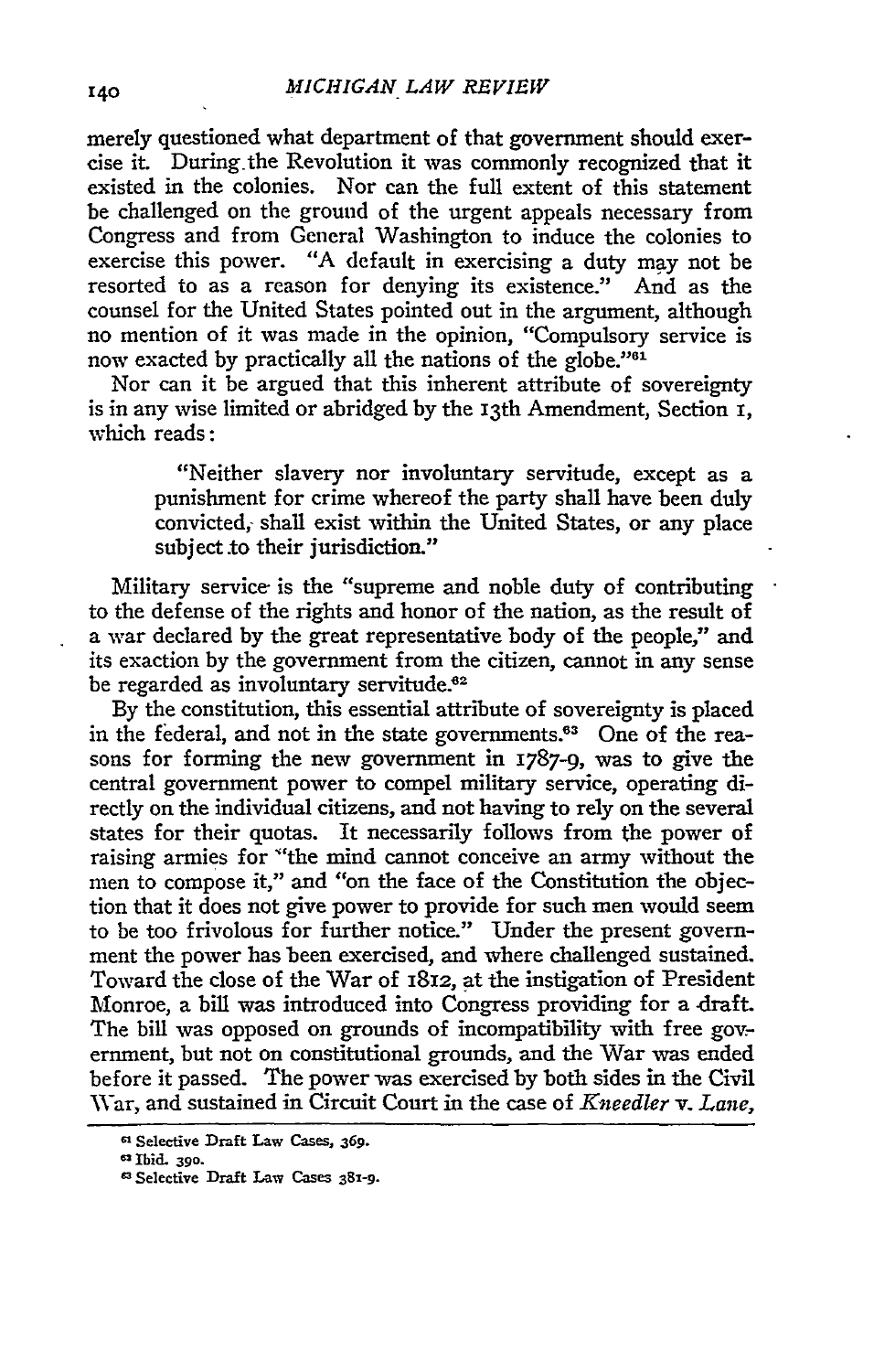45 Pa. St. 238. The question never directly came before the Supreme *Court,* but in the cases of *U. S.* v. *Scott,* 3 Wall., and *U. S.*  v. Murphy, 3 Wall., the draft act was construed, no question of constitutionality being raised. Under a similar clause in the Confederate States constitution, the power was sustained in a number of decisions of the Confederate Courts. The power, being thus an appropriate means adapted to the end of raising armies, is further sustained by the necessary and proper clause.

But it is argued<sup>64</sup> that the power of raising armies is merely coterminous with national citizenship, and as the control of the militia, i. e. the able-bodied male population of military age, is vested with the states, except insofar as the President or Congress may exercise control over them, or call them to their assistance as specified in the militia clause, the power of conscription must be regarded as limited and abridged by the militia clause. There are two fallacies to this objection. The first is a matter of interpretation of the meaning of the word "militia." As used in the militia clause of the constitution, the word applies only to the organized militia, which we know now as the national guard. The second fallacy rests in a failure to recognize that by the Fourteenth Amendment, national citizenship was made supreme over state citizenship, and by Article VI., Par. 2, which reads:

"This Constitution, and the Laws ·of the United States which shall be made In Pursuance thereof ; and all Treaties made, or which shall be made, under the Authority of the United States, shall be the supreme Law of the Land; and the Judges in every State shall be bound thereby, any Thing in the Constitution or Laws of any State to the Contrary notwithstanding."

that power, being delegated, is made supreme.

A number of constitutional objections were raised to specific provisions of the act.<sup>65</sup> It was opposed as a delegation of federal power to state officials; Chief Justice WHITE quickly disposed of this as "too wanting in merit to require further notice." It was then argued that it vested administrative officers with legislative discretion and judicial power; the answer to this is that the primary function of these officers being administrative, they might be vested with certain discretionary and quasi-judicial powers, if these were incidental to the discharge of their administrative functions. Because

<sup>..</sup> Selective Draft Law Cases 381-g; *U. S.* v. *Stephens,* 3. 15 Selective Draft Law Cases 31!g, 390; *U. S.* v. *Stephens,* s·rr.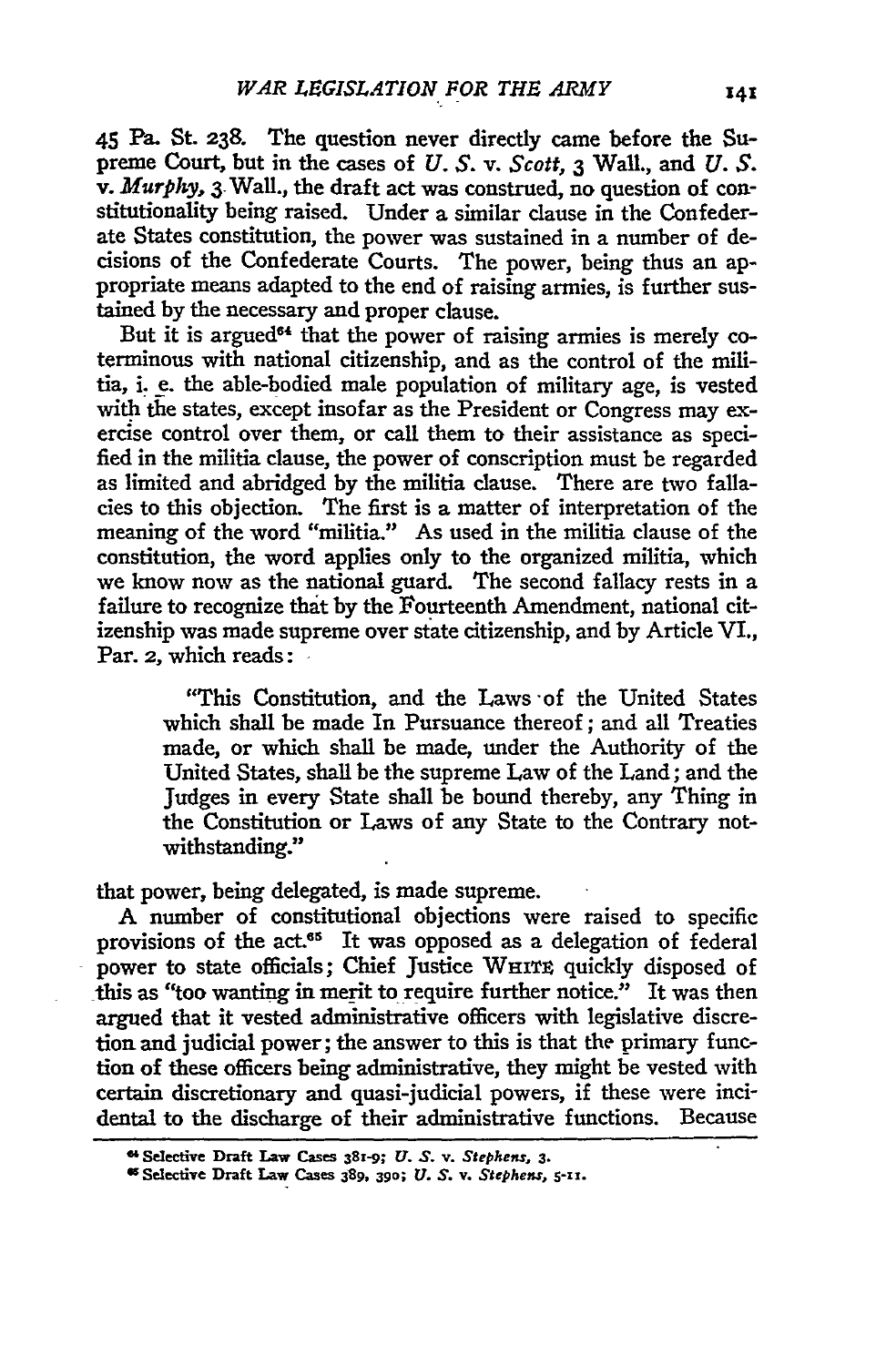it exempted conscientious objectors, it was contended that it therein contained an establishment of a religion, in that it granted special privileges to members of certain religious sects because of their membership therein; this objection the chief justice passed with no more than a statement, for "its unsoundness is too apparent to require us to do more." Lastly it was contended that even if Congress might draft men for home service, it couldn't send them abroad without their consent; but having been once enlisted, it mattered not how their services were obtained; they were all on an equal basis with the regular army, and this had in a number of instances been used abroad.

Let us pass now to the last *o{* the constitutional questions touching the extent of war power, namely the control which the federal government may eXercise over the organized militia or national guard.<sup>66</sup> Prior to the passage of the National Defense Act of June 3, 1916, there were two main constitutional limitations on the control and use of the national guard by the President or Congress, namely those of divided control and limited use.

The first, that of divided control, rests on the following part of Article I Section 8:

"The Congress shall have Power  $***$  To provide for organizing, arming and disciplining the Militia, and for governing such Part of them as may be employed in the Service of the- United States, reserving to the States, respectively, the Appointment of the Officers, and the Authority of training the Militia. according to the discipline prescribed by Congress."

Freedom of control was hereby expressly limited, with the result that the National Guard became, as it has so frequently been characterized, nothing more than forty-eight different armies varying in their state of discipline and efficiency according to the measures adopted by the several states. Just how much control was left to Congress over the discipline and training by this clause was not vecy definitely fixed, and a considerable difference of opinion on this point, as well as on the matter of limited use, obtained; but granting the contentions of the most liberal constructionists, federal control was sufficiently fettered to make the clause extremely inconvenient, and the cause of a good deal of the inefficiency of the guard.

 $^{\text{co}}$  In Yol. 53 of the Congressional Record is published an argument and brief by the military council of Missouri presenting a broad construction of federal power over the militia. In the same volume is published an opinion of Ex-Secretary of War Stimson presenting the opposite point of view. The views bronght out in these two briefs have been followed in this discussion of limitations on federal control over the militia.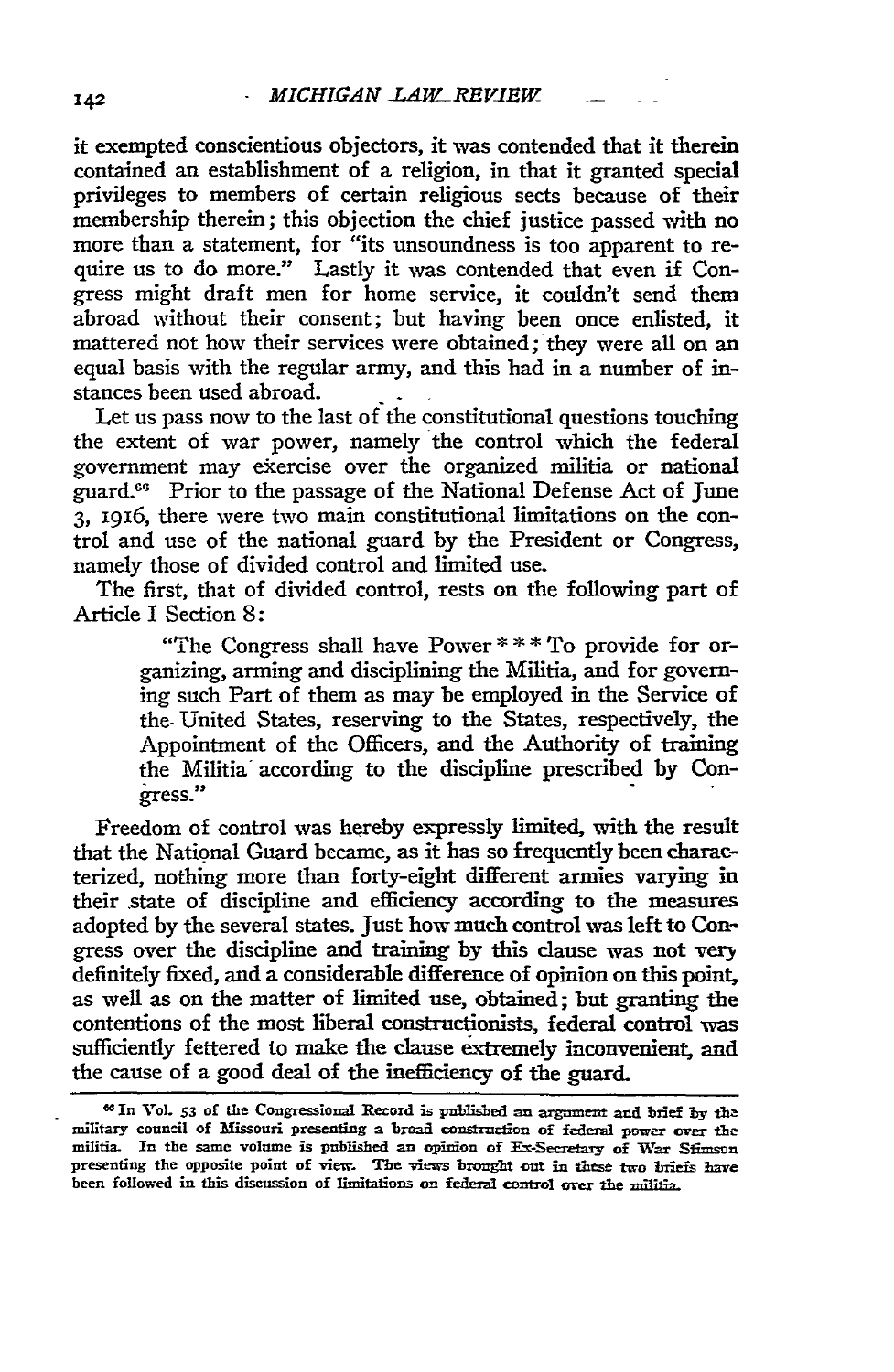The difficulty as to limited use is found in the following words of the same section of the Constitution:

"The Congress shall have Power\* \* \* To provide for calling forth the Militia to execute the Laws of the Union, suppress Insurrections and repel Invasions."

As was above stated, the exact extent of the limits of this power are not very definitely fixed, and a great deal of difference of opinion has arisen in regard to it. It seems pretty well established that as the power existed before the passage of the National Defense Act, the government could use the National Guard units outside of their respective states for proper purposes, and that in order to successfully repel an invasion, the enemy territory itself might be actually invaded with national guard troops. The power however clearly and distinctly falls short of enabling the use of the national guard outside the United States except to repel invasion, and no one has ever seriously contended that it did.

To remedy this difficulty, the National Defense Act was passed federalizing-the national guard among other things. Obviously under the Constitution. the National Guard as such could not be Federalized except by a constitutional amendment. It was necessary then, in federalizing it, to give it an additional character of part of the national forces, Congress is authorized to raise. This was done by two provisions. The first required all enlisted men to take a federal oath of enlistment, thereby constituting them soldiers of the United States as well as of their state.<sup>67</sup> Similarly by the same provision, officers were to be appointed in accordance with requirements to be fixed by the federal government, and were to be passed by a federal board of examiners, and when commissioned, were to take a ·federal oath, thereby constituting them federal as well as state officers.88 The second gave the president power, in such exigencies as should move Congress to authorize the raising of other troops than the regular army. to draft the National Guard into the federal service, the draft to operate not on organizations, but on individuals, and to discharge such individuals from their status as national guardsmen.<sup>69</sup>

These two provisions successfully removed all constitutional objections on the ground of divided control and limited use, but gave rise to certain new questions, which however have been fairly readily disposed of. These all may be grouped into the one main question, suggested in a somewhat similar form in connection with the

<sup>.,.</sup>National Defense Act, Sec. *70;* Congressional Record, Vol 53, pp. 4625 ff.

<sup>&#</sup>x27;"National Defense Act. Secs. 73, 74' 75; Cong. Record, 53 : 4625 ff.

<sup>•</sup>National Defense Act, Sec. 1n; Cong. Record 53 :4625 ff.